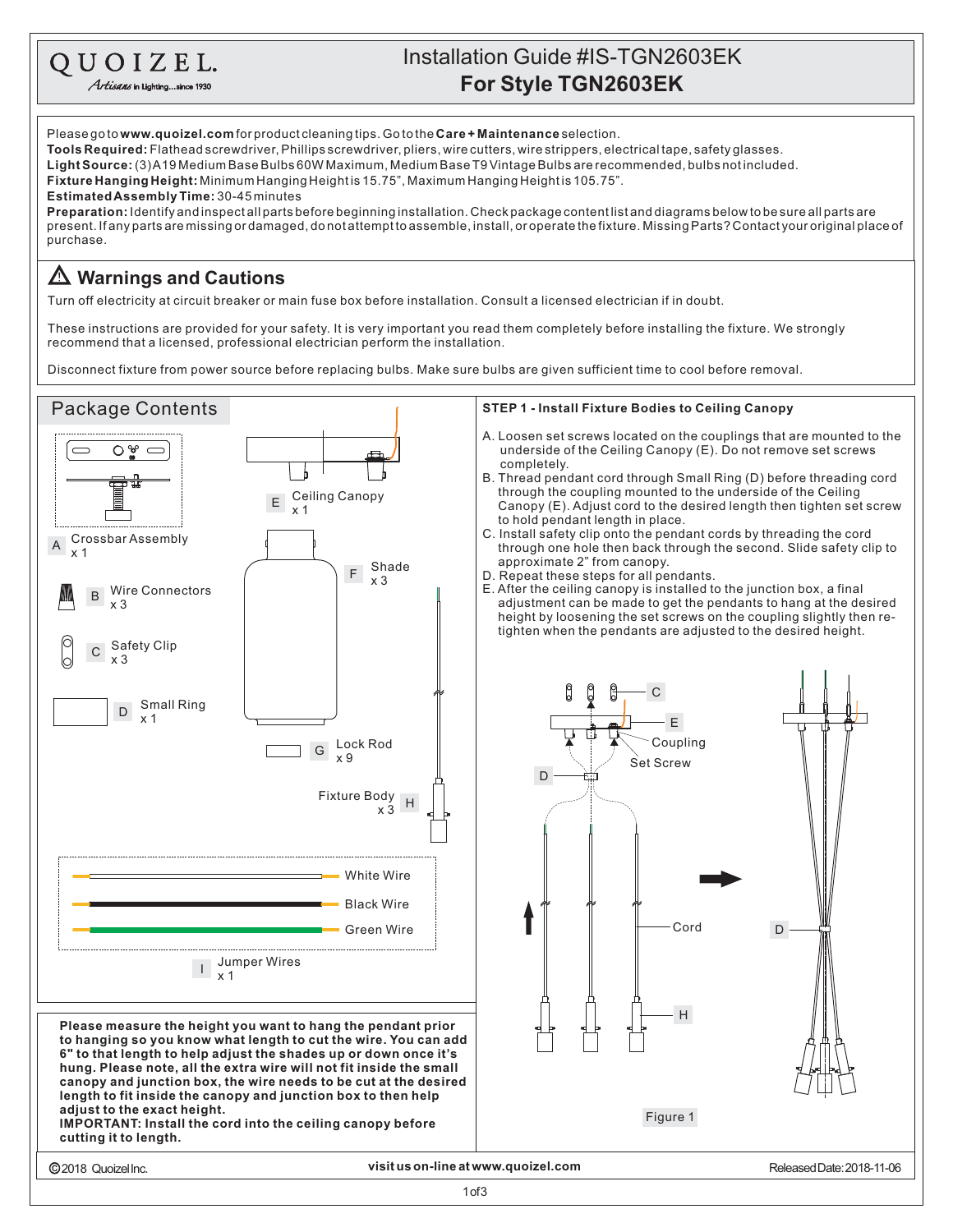

2of3